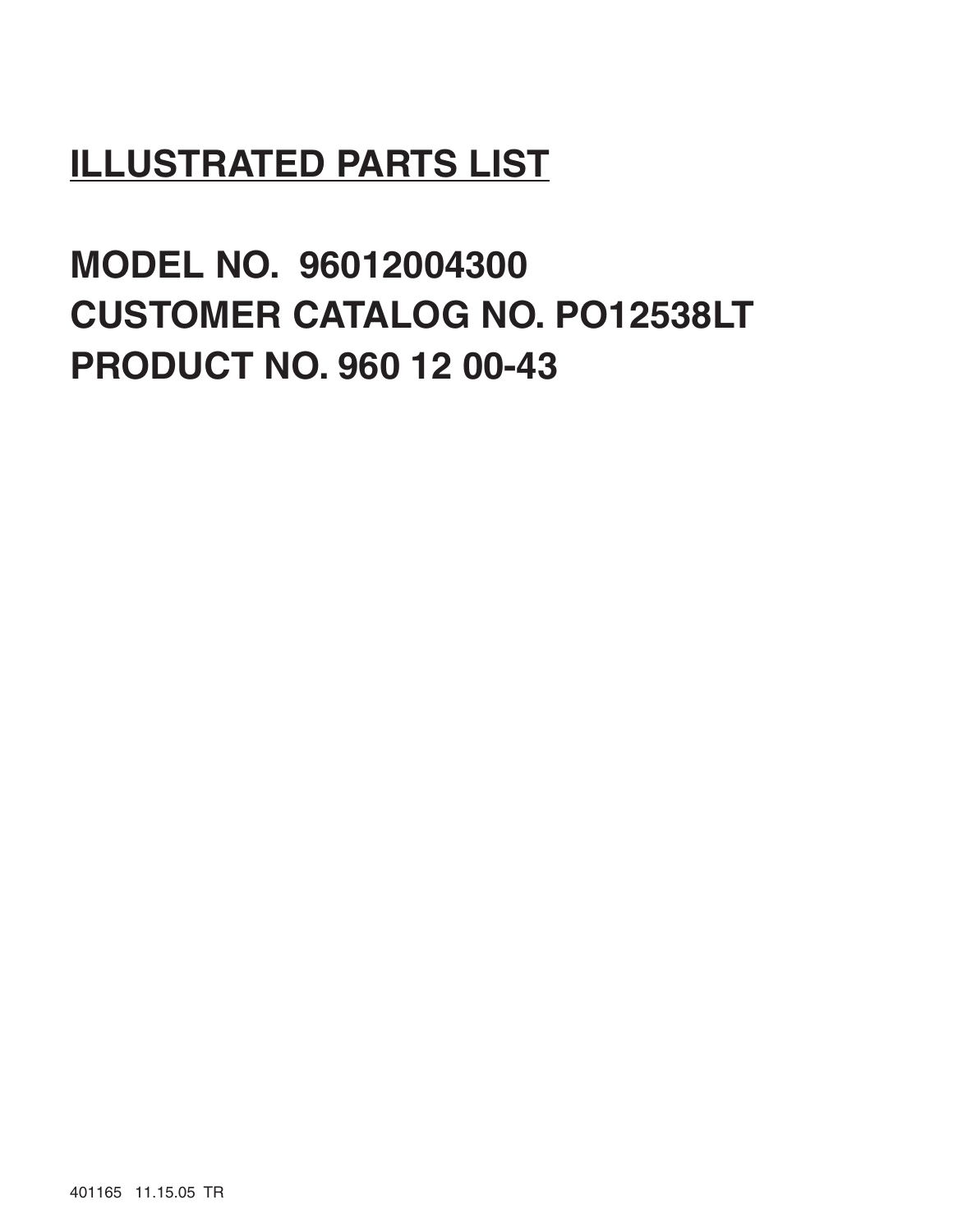**TRACTOR - - MODEL NUMBER PO12538LT (96012004300). PRODUCT NO. 960 12 00-43 DECALS**



|                | 181251 | Decal, Clutch Brake          | 12   | 194543 | Decal, Hood RH                  |
|----------------|--------|------------------------------|------|--------|---------------------------------|
| $\overline{2}$ | 401147 | Decal, Replacement           | 14   | 194544 | Decal, Hood LH                  |
| 3              | 184765 | Decal, Engine HP             | 15   | 145005 | Decal, Caution, Battery         |
| 4              | 170563 | Decal Warning                | 16   | 193864 | Decal, Oper Sdl P/L Gear Dr Eng |
| 5              | 403146 | Decal, Hood                  |      | 194302 | Decal, V-Belt Sch.              |
| 6              | 157140 | Decal, Fender Danger English | $ -$ | 138311 | Decal, Handle Lft Height Adj.   |
| $\overline{7}$ | 189705 | Decal Ins Str Wh             | $ -$ | 401164 | Manual, Operator's E&F          |
| 9              | 158166 | Decal Fender                 | $ -$ | 401165 | Manual, Parts E&F               |
|                |        |                              |      |        |                                 |

**WHEELS & TIRES**



| <b>KEY</b><br>NO.                                     | <b>PART</b><br>NO. | <b>DESCRIPTION</b>                 |  |  |
|-------------------------------------------------------|--------------------|------------------------------------|--|--|
| 1                                                     | 59192              | Cap, Tire valve                    |  |  |
| 2                                                     | 65139              | Stem, Valve                        |  |  |
| 3                                                     | 124157X            | Tire. Front                        |  |  |
| $\overline{\mathcal{L}}$                              | 59904              | Tube, Front (Service item only)    |  |  |
| 5                                                     |                    | 106732X624 Rim assembly, 6"front   |  |  |
| 6                                                     | 278H               | Fitting, Grease (Front wheel only) |  |  |
| $\overline{7}$                                        | 9040H              | Bearing, Flange (Front wheel only) |  |  |
| 8                                                     |                    | 106108X624 Rim assembly, 8" rear   |  |  |
| 9                                                     | 123969X            | Tire, Rear                         |  |  |
| 10                                                    | 7152J              | Tube, Rear (Service item only)     |  |  |
| 11                                                    | 104757X428         | Cap, Hub Axle                      |  |  |
|                                                       | 144334             | Sealant, Tire (10 oz. Tube)        |  |  |
| All component dimensions given in U.S. inche<br>NOTE: |                    |                                    |  |  |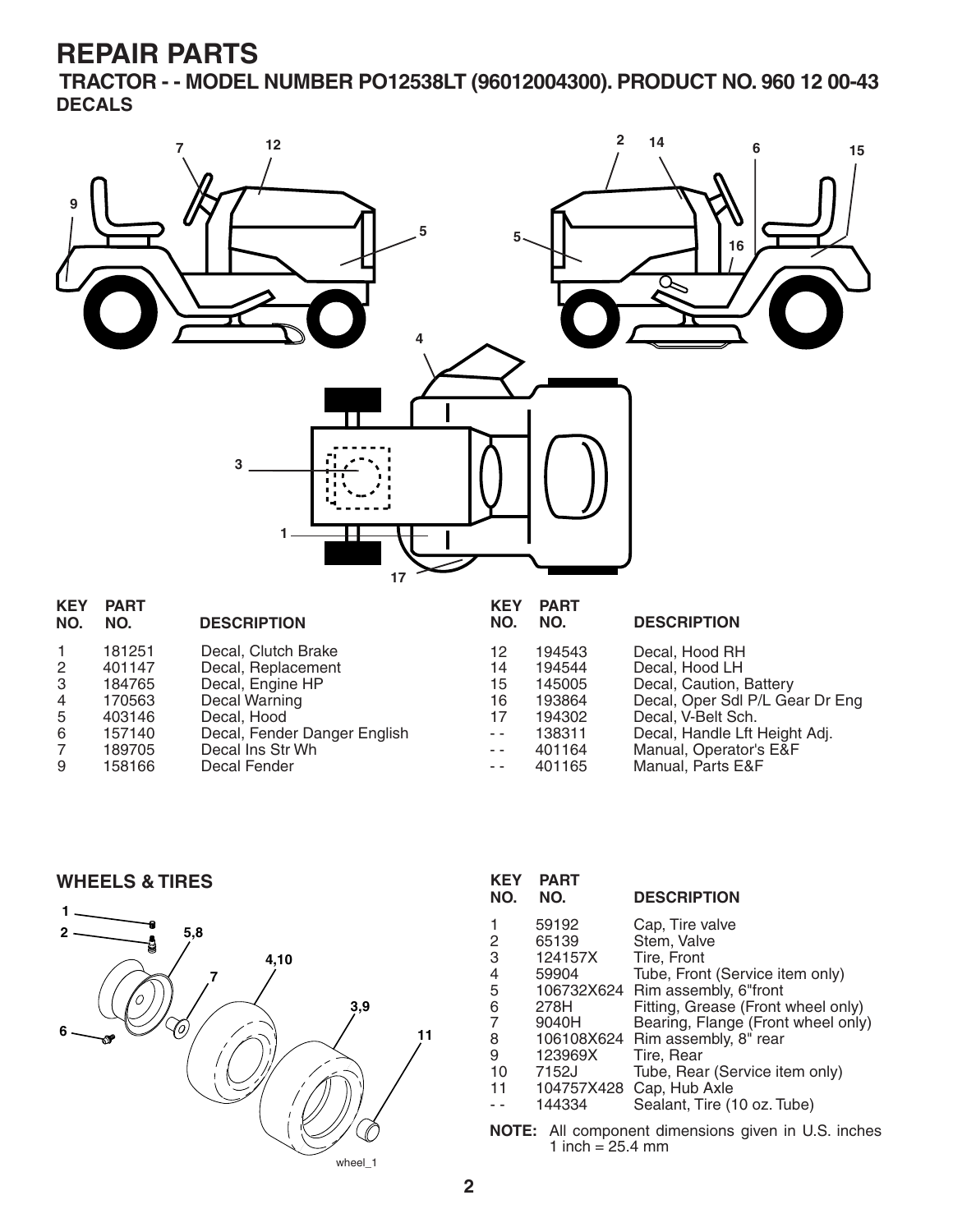#### **TRACTOR - - MODEL NUMBER PO12538LT (96012004300). PRODUCT NO. 960 12 00-43 SCHEMATIC**

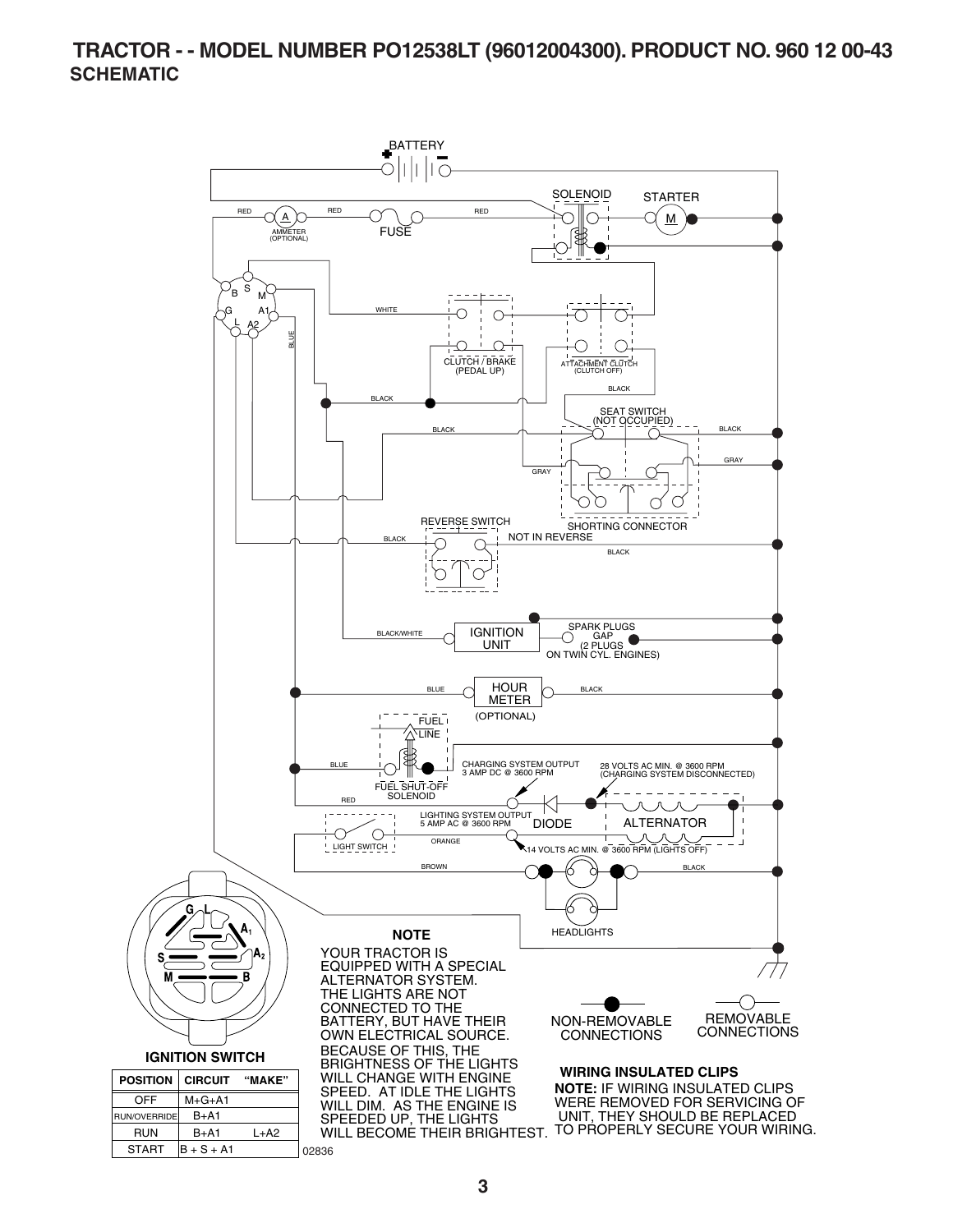**TRACTOR - - MODEL NUMBER PO12538LT (96012004300). PRODUCT NO. 960 12 00-43 ELECTRICAL**

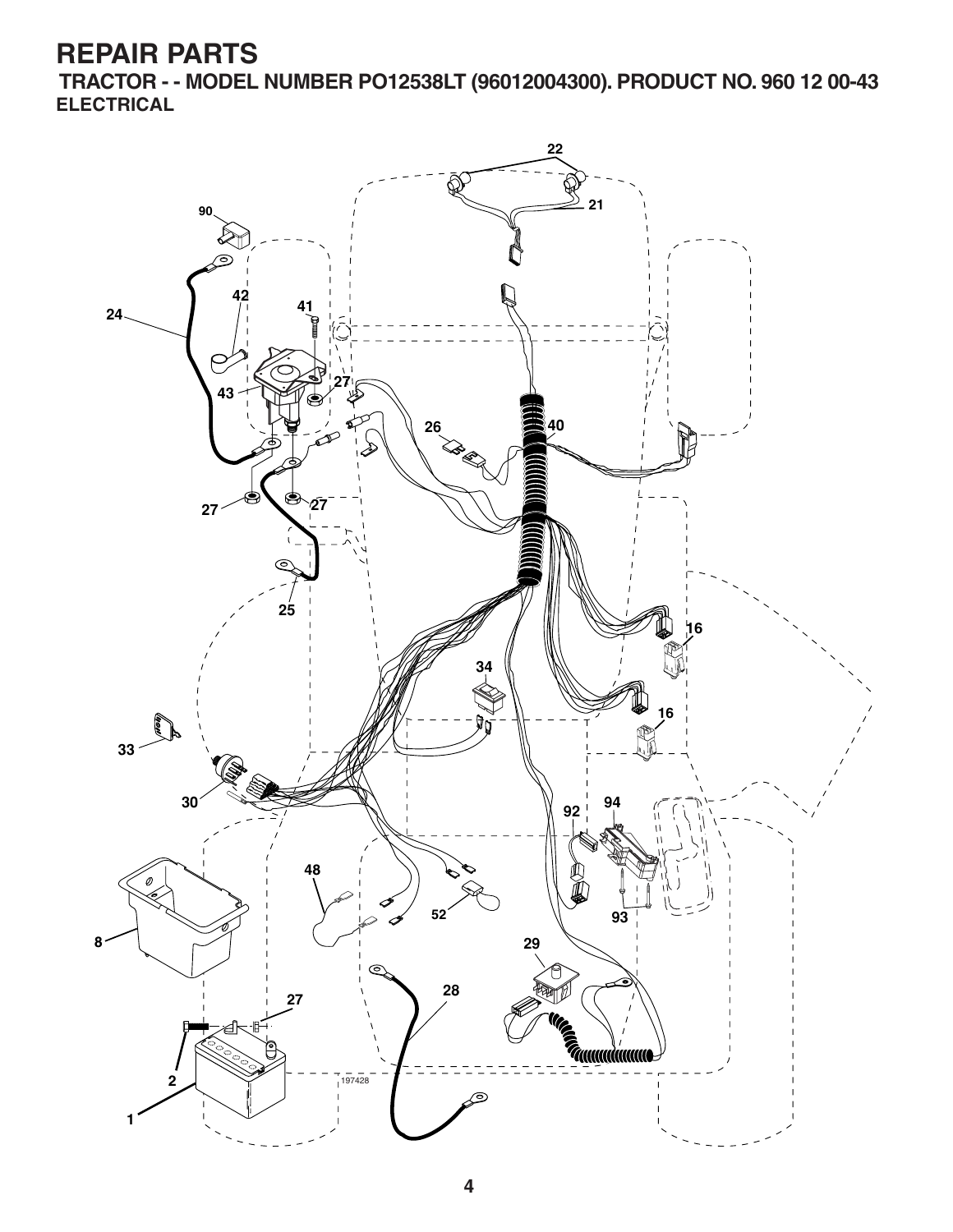**TRACTOR - - MODEL NUMBER PO12538LT (96012004300). PRODUCT NO. 960 12 00-43 ELECTRICAL**

| KEY<br>NO.                                                   | <b>PART</b><br>NO.                                                                     | <b>DESCRIPTION</b>                                                                                                                                                                                      |
|--------------------------------------------------------------|----------------------------------------------------------------------------------------|---------------------------------------------------------------------------------------------------------------------------------------------------------------------------------------------------------|
| 1<br>$\overline{2}$<br>8<br>16<br>21<br>22<br>24<br>25<br>26 | 163465<br>74760412<br>176689<br>176138<br>175688<br>4152J<br>4799J<br>146147<br>175158 | <b>Battery</b><br>Bolt Hex Hd 1/4-20 unc x 3/4<br><b>Box Battery</b><br>Switch Interlock<br>Harness Asm Light W/4152j<br>Bulb Light #1156<br>Cable Battery 6 Ga. 11"red<br>Cable Battery<br>Fuse 20 AMP |
| 27<br>28                                                     | 73510400<br>4207J                                                                      | Nut Keps Hex 1/4-20 unc<br>Cable Ground 6 Ga. 12"black                                                                                                                                                  |
| 29                                                           | 192749                                                                                 | Switch                                                                                                                                                                                                  |
| 30<br>33                                                     | 193350<br>140401                                                                       | Switch Ign<br>Key Ign                                                                                                                                                                                   |
| 34                                                           | 110712X                                                                                | Switch Light/Reset                                                                                                                                                                                      |
| 40<br>41                                                     | 197428<br>71110408                                                                     | Harness Ign<br>Bolt Blk Fin Hex 1/4-20                                                                                                                                                                  |
| 42                                                           | 131563                                                                                 | <b>Cover Terminal Red</b>                                                                                                                                                                               |
| 43                                                           | 192507                                                                                 | Solenoid                                                                                                                                                                                                |
| 48                                                           | 140844                                                                                 | Adapter Ammeter                                                                                                                                                                                         |
| 52<br>90                                                     | 141940<br>180449                                                                       | <b>Protection Wire Loop</b><br><b>Cover Terminal Battery</b>                                                                                                                                            |
| 92                                                           | 196615                                                                                 | Harness Pigtail                                                                                                                                                                                         |
| 93                                                           | 192540                                                                                 | Screw Plastite 10-14 x 2.0                                                                                                                                                                              |
| 94                                                           | 191834                                                                                 | <b>Module Reverse</b>                                                                                                                                                                                   |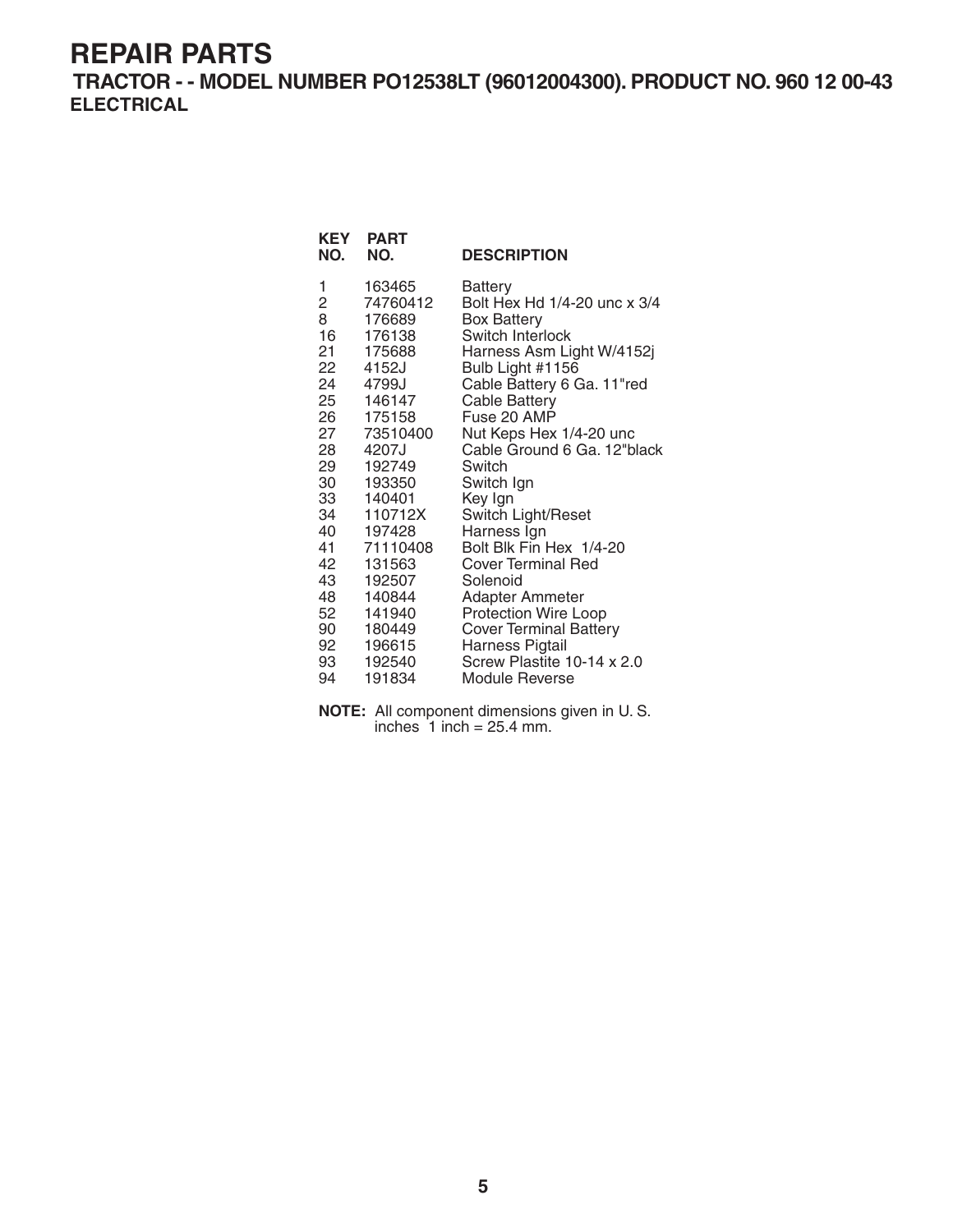**TRACTOR - - MODEL NUMBER PO12538LT (96012004300). PRODUCT NO. 960 12 00-43 CHASSIS**

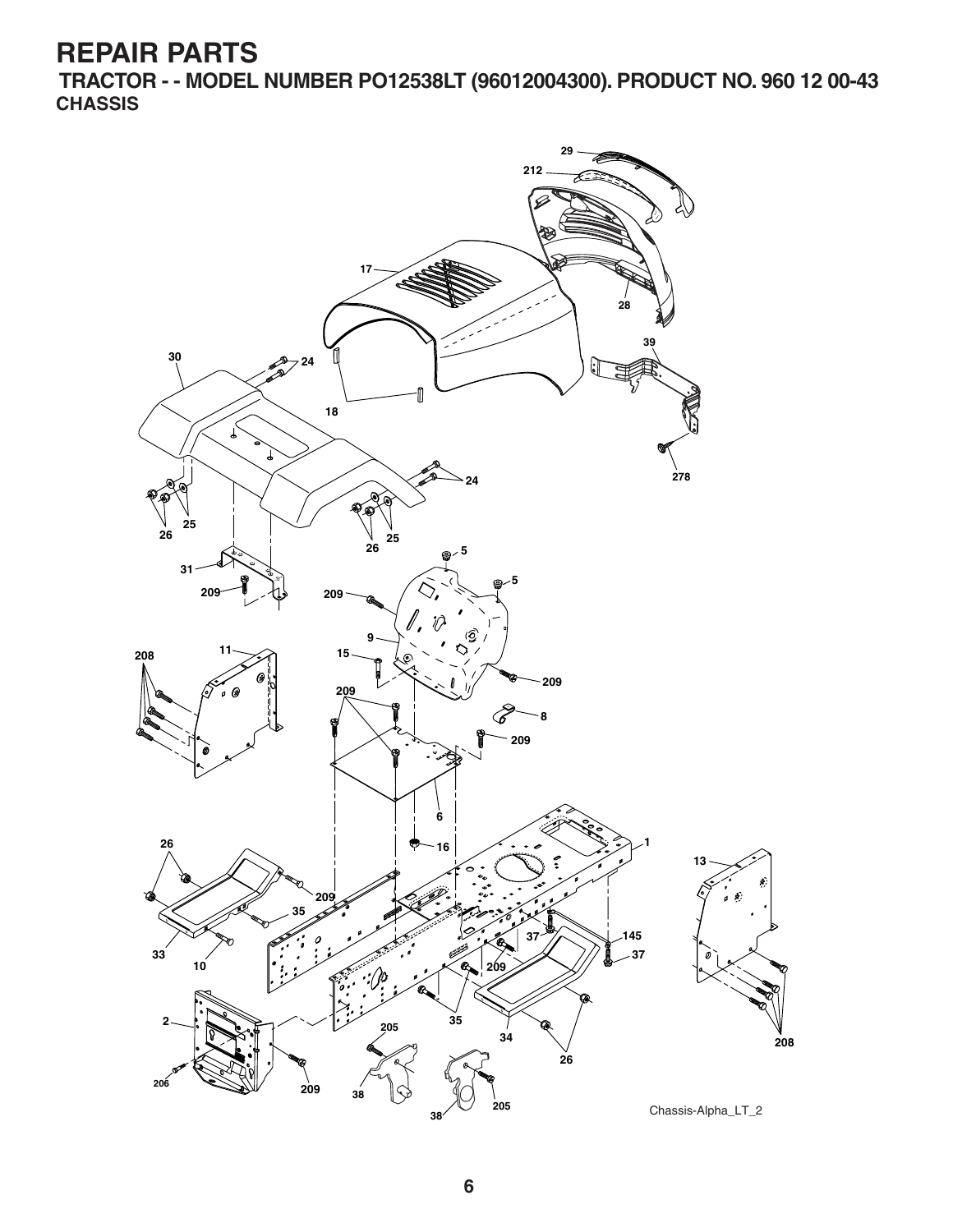**TRACTOR - - MODEL NUMBER PO12538LT (96012004300). PRODUCT NO. 960 12 00-43 CHASSIS**

| NO.        | <b>KEY PART</b><br>NO. | <b>DESCRIPTION</b>                                                             |
|------------|------------------------|--------------------------------------------------------------------------------|
| 1          | 174620                 | Chassis                                                                        |
| 2<br>5     | 176554                 | Drawbar, Stretch                                                               |
| 6          | 155272                 | Bumper, Hood/Dash<br>Saddle                                                    |
| 8          | 184419<br>126471X      | Clip Insulator                                                                 |
| 9          | 193518X013             | Dash                                                                           |
| 10         | 72140608               | Bolt, Carriage 3/8-16 x 1                                                      |
| 11         | 174996                 | Panel Dash LH                                                                  |
| 13         |                        | 172105X010 Panel Slkscr Dash RH                                                |
| 15         | 74180512               | Screw 5/16-18 unc x 3/4                                                        |
| 16         | 73510500               | Nut Keps 5/16-18 unc                                                           |
| 17         | 187559X428             | Hood                                                                           |
| 18         | 184921                 | <b>Bumper Hood</b>                                                             |
| 24         | 74780616               | Bolt Fin Hex 3/8-16 unc x 1 Gr. 5                                              |
| 25         | 19131312               | Washer 13/32 x 13/16 x 12 Ga.                                                  |
| 26<br>28   | 73800600<br>187598     | Nut Lock Hex w/Ins 3/8-16 unc<br>Grille/Lens Asm (Include Key nos. 29 and 212) |
| 29         |                        | 187567X599 Lens Grille Basic Bar                                               |
| 30         | 192525X428 Fender      |                                                                                |
| 31         | 136619                 | Bracket Fender Repl 109873X                                                    |
| 33         |                        | 179716X428 Footrest Pnt LH                                                     |
| 34         | 179717X428             | <b>Footrest Pnt RH</b>                                                         |
| 35         | 72110606               | Bolt Rdhd Sht Sqnk 3/8-16 x 3/4                                                |
| 37         | 17490508               | Screw Thdrol 5/16-18 x 1/2 TYT                                                 |
| 38         | 175710                 | Bracket Asm. Pivot Mower                                                       |
| 39         | 187568                 | <b>Bracket Pivot</b>                                                           |
| 145        | 156524                 | Rod Pivot Chassis/Hood                                                         |
| 205<br>206 | 17490608               | Screw Thdrol 3/8-16 x 1/2                                                      |
| 208        | 170165<br>17670608     | Bolt Shoulder 5/16-18<br>Screw Thdrol 3/8-16 x 1/2                             |
| 209        | 17000612               | Screw Hex Wsh Thdrol 3/8-16                                                    |
| 212        | 187569                 | Insert Lens Reflect                                                            |
| 278        | 191611                 | Screw 10 x 3/4 Single Lead-Hex                                                 |
|            | 5479J                  | Plug Button Blk 359 Dia Choke                                                  |
| - -        | 187801                 | <b>Plug Dome Plastic</b>                                                       |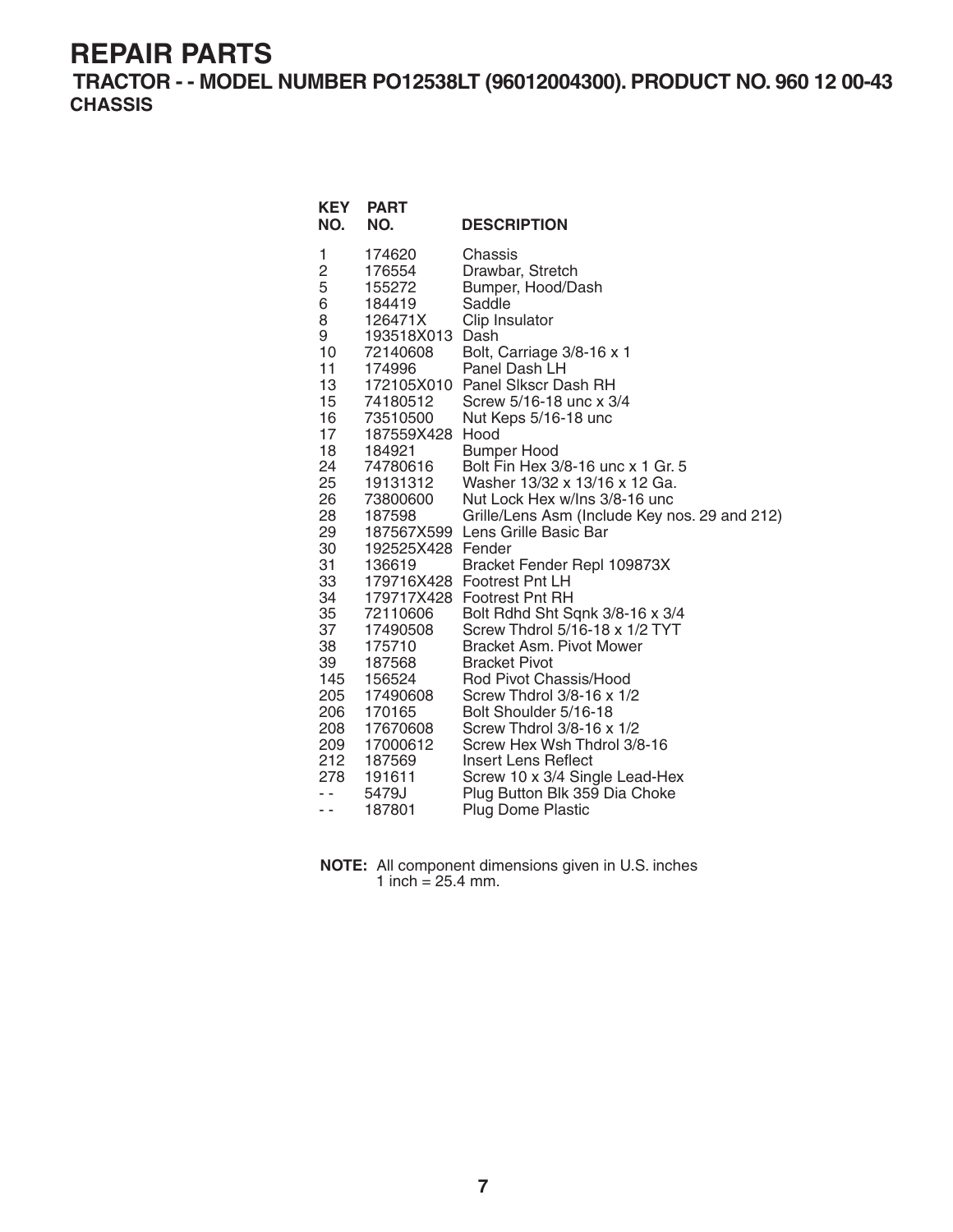**TRACTOR - - MODEL NUMBER PO12538LT (96012004300). PRODUCT NO. 960 12 00-43 DRIVE**



drive-fender\_49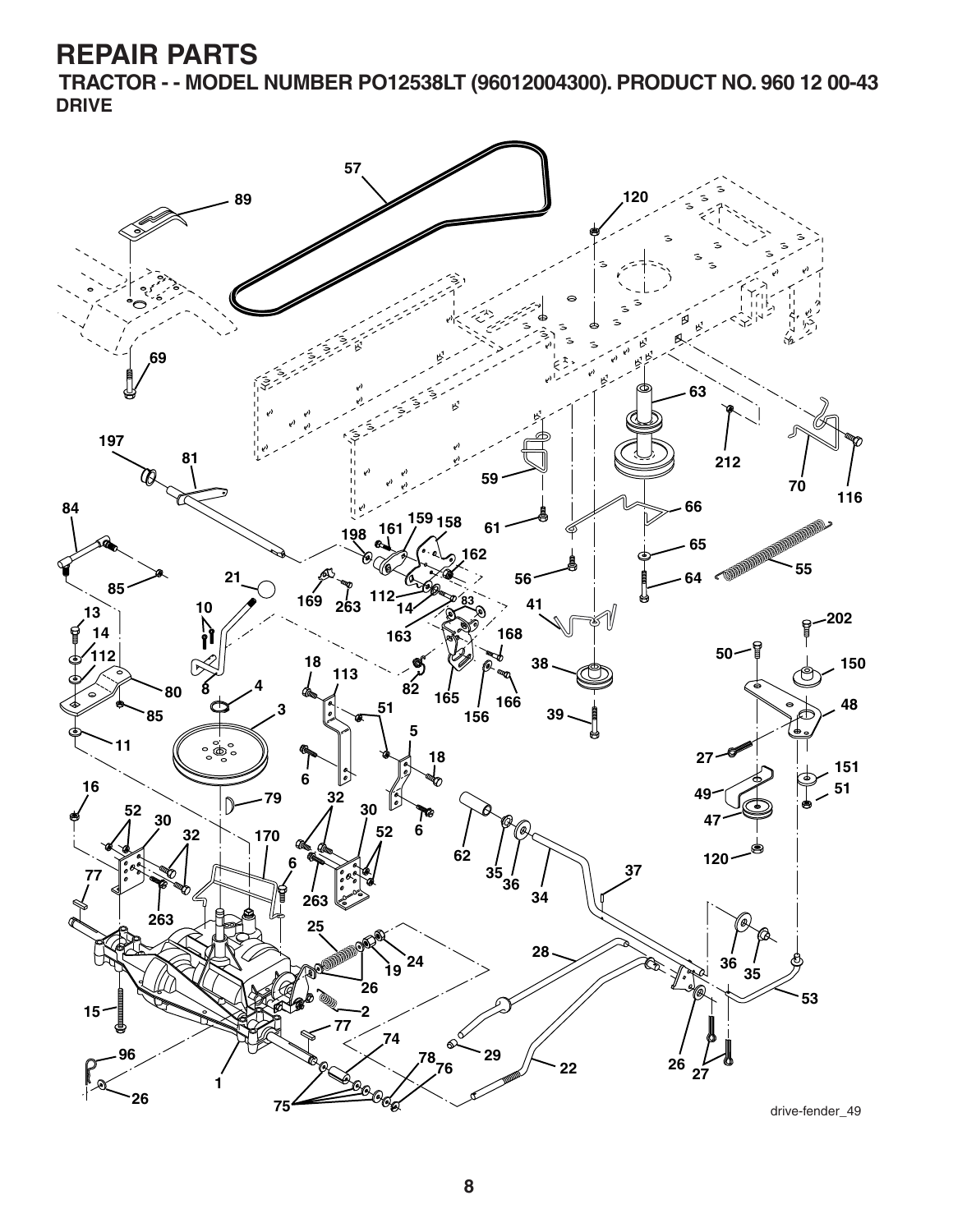#### **TRACTOR - - MODEL NUMBER PO12538LT (96012004300). PRODUCT NO. 960 12 00-43 DRIVE**

| <b>KEY</b><br>NO. | <b>PART</b><br>NO.   | <b>DESCRIPTION</b>                                               | <b>KEY</b><br>NO. | <b>PART</b><br>NO.           | <b>DESCRIPTION</b>                                               |
|-------------------|----------------------|------------------------------------------------------------------|-------------------|------------------------------|------------------------------------------------------------------|
| 1                 |                      | Transaxle Dana D4360-139<br>(Order parts from transaxle manu-    | 62                | 8883R                        | Cover Pedal Blk Round                                            |
|                   |                      | facturer)                                                        | 63                | 175410                       | Engine Pulley                                                    |
| 2                 | 146682               | Spring Return Brake T/a Zinc                                     | 64                | 173937                       | <b>Bolt Hex</b>                                                  |
| 3                 | 123666X              | Pulley Transaxle 18" tires                                       | 65<br>66          | 10040700                     | Washer Lock Hvy Hlcl Spr 7/16                                    |
| 4                 | 12000028             | Ring Retainer # 5100-62                                          | 69                | 154778<br>142432             | Keeper Belt Engine Foolproof<br>Screw Hex wsh HiLo 1/4 x 1/2 unc |
| 5                 | 121520X              | Strap Torque 30 Degrees                                          | 70                | 134683                       | <b>Guide Belt Mower Drive RH</b>                                 |
| 6                 | 17000512             | Screw 5/16-18 x 3/4                                              | 74                | 109502X                      | Spacer Axle                                                      |
| 8                 | 192706               | Rod Shift Fender Adjust Lt                                       | 75                | 121749X                      | Washer 25/32 x 1 1/4 x 16 Ga.                                    |
| 10                | 76020416             | Pin Cotter 1/8 x 1 Cad                                           | 76                | 12000001                     | E-ring #5133-75                                                  |
| 11                | 105701X              | Washer Plate Shf 388 Sq Hole                                     | 77                | 123583X                      | Key Square 2 0 x 1845/1865                                       |
| 13                | 74550412             | Bolt 1/4-28 unf Gr. 8 W/Patch                                    | 78                | 121748X                      | Washer 25/32 x 1-5/8 x 16 Ga.                                    |
| 14                | 10040400             | Washer Lock Hvy Helical                                          | 79                | 2228M                        | Key Woodruff #9 3/16 x 3/4                                       |
| 15                | 74490544             | Bolt Hex FLGHD 5/16-18 Gr. 5                                     | 80                | 131488                       | Arm Shift                                                        |
| 16<br>18          | 73800500<br>74780616 | Nut Lock Hex w/ins 5/16-18<br>Bolt, Fin Hex 3/8-16 unc x 1 Gr. 5 | 81                | 165594                       | Shaft Asm Cross Tapered PMST/20                                  |
| 19                | 73800600             | Nut Lock 3/8-16 unc                                              | 82                | 165711                       | Spring Torsion T/a                                               |
| 21                | 106933X              | Knob                                                             | 83                | 19171216                     | Washer 17/32 x 3/4 x 16 Ga.                                      |
| 22                | 130804               | Rod Brake Blk Zinc 26 840                                        | 84                | 166229                       | Link Transaxle                                                   |
| 24                | 73350600             | Nut Hex Jam 3/8-16 unc                                           | 85<br>89          | 150360                       | Nut Lock Center 1/4 - 28 FNTHD<br>192054X428 Console Shift STLT  |
| 25                | 106888X              | Spring Rod Brake 2 00 Zinc                                       | 96                | 4497H                        | Retainer Spring 1"                                               |
| 26                | 19131316             | Washer 13/32 x 13/16 x 16 Ga.                                    | 112               | 19091210                     | Washer 9/32 x 3/4 x 10 Ga.                                       |
| 27                | 76020412             | Pin Cotter 1/8 x 3/4 Cad                                         | 113               | 127285X                      | Strap Torque LT                                                  |
| 28                | 175765               | Rod Brake Parking LT/YT                                          | 116               | 72140608                     | Bolt Rdhd Sq Neck 3/8-16 x 1                                     |
| 29                | 71673                | Cap Brake Parking                                                | 120               | 73900600                     | Nut Lock Flg. 3/8-16 unc                                         |
| 30                | 174973               | <b>Bracket Mtg Transaxle</b>                                     | 150               | 175456                       | <b>Spacer Retainer</b>                                           |
| 32                | 74760512             | Bolt Hex Hd 5/16-18 unc x 3/4                                    | 151               | 19133210                     | Washer 13/32 x 2 x 10                                            |
| 34                | 175578               | Shaft Asm Pedal Foot                                             | 156               | 166002                       | Washer Srrted 5/16ID x 1.125                                     |
| 35                | 120183X              | Bearing Nylon Blk 629 ld                                         | 158               | 165589                       | <b>Bracket Shift Mount</b>                                       |
| 36                | 19211616             | Washer 21/32 x 1 x 16 Ga.                                        | 159               | 183900                       | Hub Tapered Flange Shift Lt                                      |
| 37<br>38          | 1572H<br>179114      | Pin Roll 3/16 x 1"<br><b>Pulley Composite Flat</b>               | 161               | 72140406                     | Bolt Rdhd Sqnk 1/4-20 x 3/4                                      |
| 39                | 72110622             | Bolt RDHD 3/8-16 unc x 2-3/4 Gr. 5                               | 162               | 73680400                     | Nut Crownlock 1/4-20 unc                                         |
| 41                | 175556               | Keeper Belt Flat Idler                                           | 163               | 74780416                     | Bolt Hex Fin 1/4-20 unc x 1 Gr. 5                                |
| 47                | 127783               | Pulley Idler V Groove Plastic                                    | 165               | 165623                       | <b>Bracket Pivot Lever</b>                                       |
| 48                | 154407               | <b>Bellcrank Asm</b>                                             | 166<br>168        | 17490510<br>165492           | Screw 5/16-18 x 5/8                                              |
| 49                | 123205X              | <b>Retainer Belt Style Spring</b>                                | 169               | 165581                       | Bolt Shoulder 5/16-18 x .561<br><b>Plate Fastening</b>           |
| 50                | 72110612             | Bolt Carr, Sh. 3/8-16 x 1-1/2 Gr. 5                              | 170               | 187414                       | Keeper Belt Transaxle Gear                                       |
| 51                | 73680600             | Nut Crownlock 3/8-16 unc                                         | 197               | 169613                       | Nyliner Snap-In                                                  |
| 52                | 73680500             | Nut Crownlock 5/16-18 unc                                        | 198               | 169845                       | <b>Washer Nyliner</b>                                            |
| 53                | 199652               | Link Clutch                                                      | 202               | 72110614                     | Bolt RdHd 3/8-16 unc x 1-3/4 Gr. 5                               |
| 55                | 105709X              | Spring Return Clutch 6 75                                        | 212               | 145212                       | Nut Hexflange Lock                                               |
| 56                | 17060620             | Screw 3/8-16 x 1-1/4                                             | 263               | 17000612                     | Screw 3/8-16 x 3/4                                               |
| 57                | 160855               | V-Belt Ground Drive 95 30                                        |                   |                              |                                                                  |
| 59                | 169691               | Keeper Belt Span Ctr                                             |                   |                              | NOTE: All component dimensions given in U.S. inches              |
| 61                | 17120614             | Screw 3/8-16 x .875                                              |                   | 1 inch = $25.4 \, \text{mm}$ |                                                                  |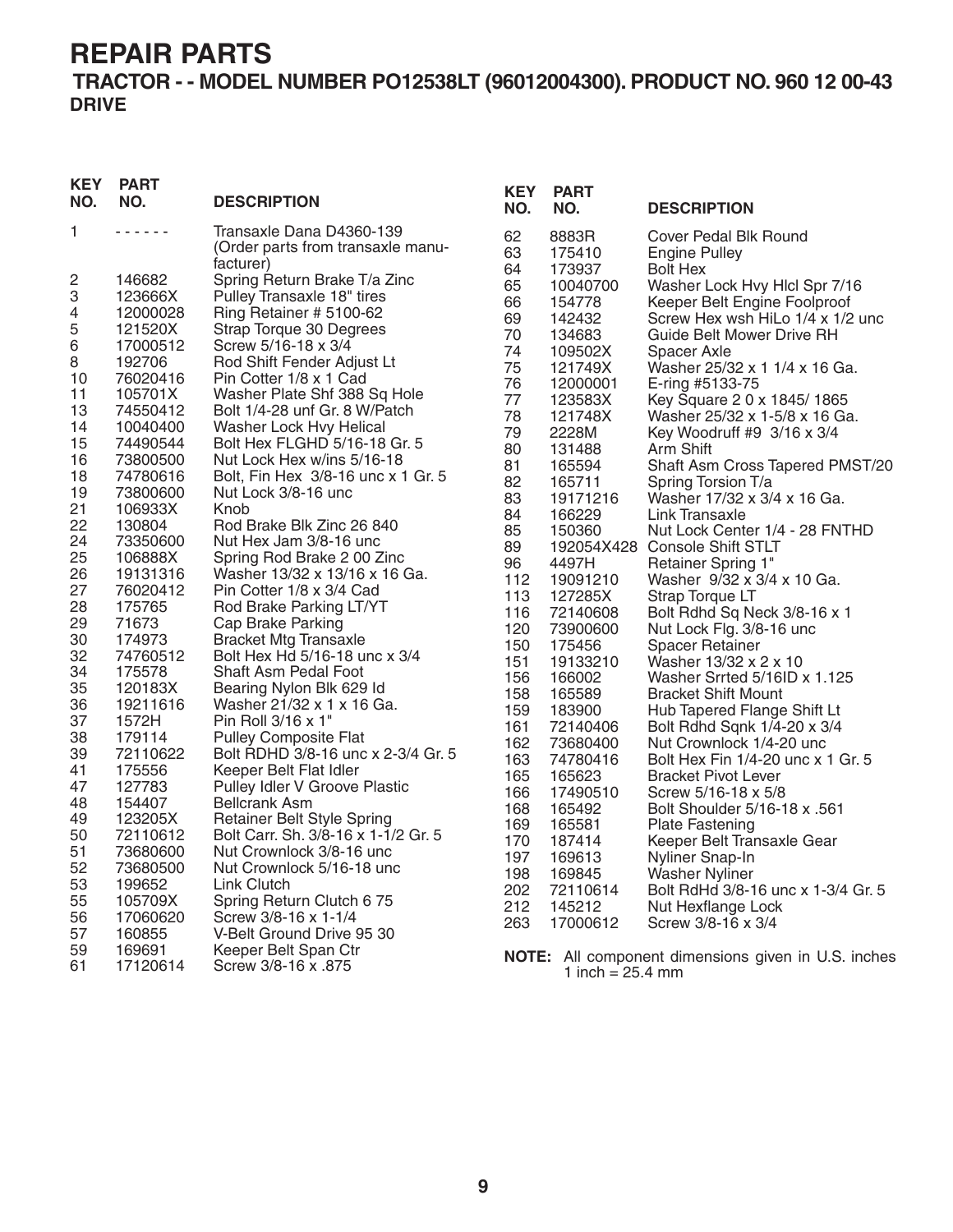**TRACTOR - - MODEL NUMBER PO12538LT (96012004300). PRODUCT NO. 960 12 00-43 STEERING**

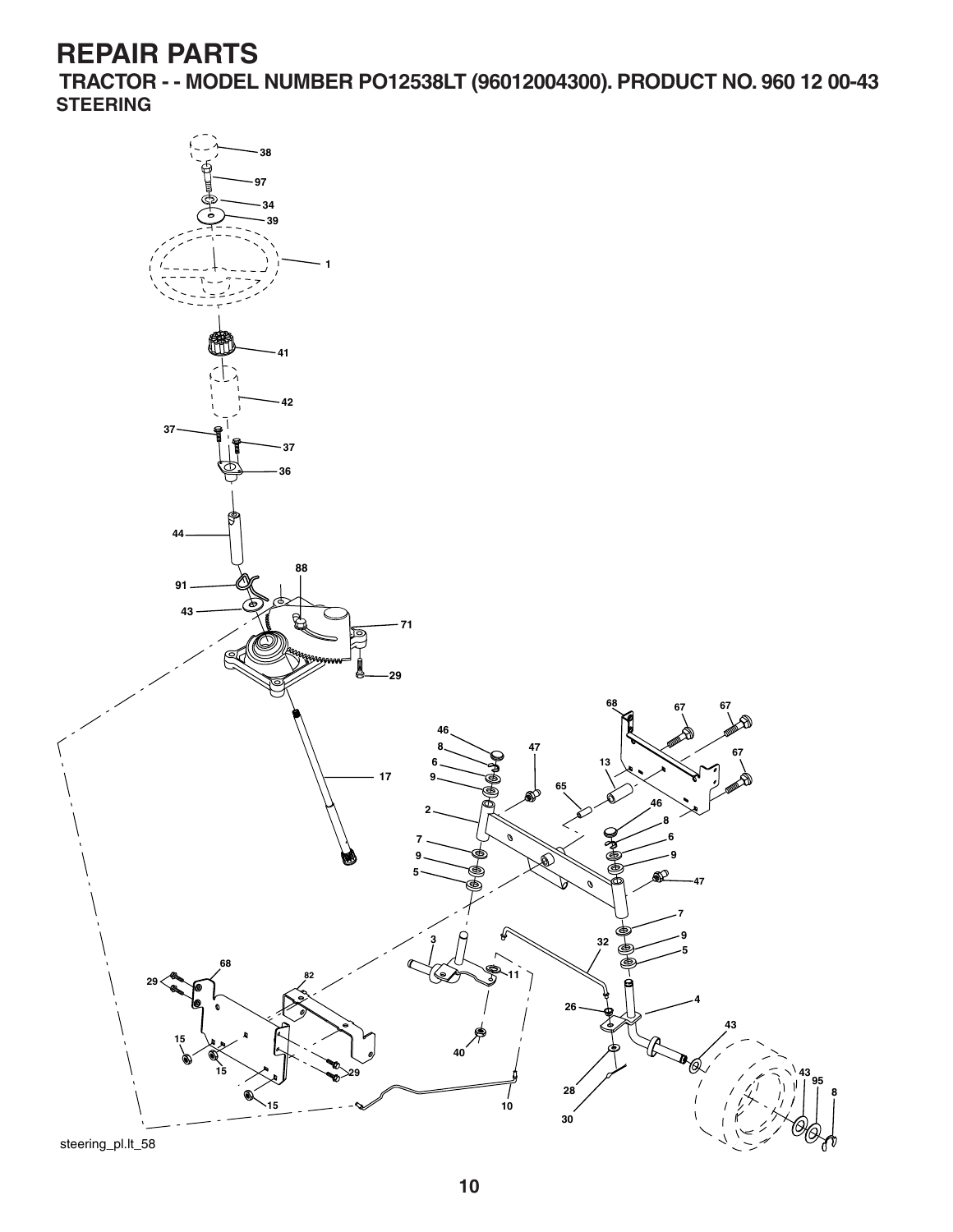**TRACTOR - - MODEL NUMBER PO12538LT (96012004300). PRODUCT NO. 960 12 00-43 STEERING**

| <b>KEY</b><br>NO.   | <b>PART</b><br>NO.   | <b>DESCRIPTION</b>                                            |
|---------------------|----------------------|---------------------------------------------------------------|
| 1                   | 186780<br>175131     | <b>Wheel Steering</b><br>Axle Asm                             |
| $\frac{2}{3}$       | 169840               | Spindle Asm LH                                                |
| 4<br>5              | 169839<br>6266H      | Spindle Asm RH<br><b>Bearing Race Thrust Harden</b>           |
| 6<br>$\overline{7}$ | 121748X              | Washer 25/32 x 1-5/8 x 16 Ga.                                 |
| 8                   | 19272016<br>12000029 | Washer 27/32 x 1-1/4 x 16 Ga.<br>Ring Klip #t5304-75          |
| 9                   | 3366R                | <b>Bearing Col Strg Blk</b>                                   |
| 10<br>11            | 175121<br>10040600   | Link Drag<br>Washer Lock Hvy Hlcl Spr 3/8                     |
| 13                  | 136518               | Spacer earing Axle Front                                      |
| 15<br>17            | 145212<br>190753     | Hexflange Lock<br>Shaft Asm Strg                              |
| 26                  | 126847X              | <b>Bushing Link Drag Blk LR</b>                               |
| 28<br>29            | 19131416<br>17000612 | Washer 13/32 x 7/8 x 16 Ga.<br>Screw 3/8-16 x 3/4             |
| 30                  | 76020412             | Pin Cotter 1/8 x 3/4 Cad                                      |
| 32<br>34            | 192757<br>10040500   | Rod Tie Wire Form 19 75 Mech<br>Washer Lock Hvy Hlcl Spr 5/16 |
| 36                  | 155099               | Bushing Strg 5/8 Id Dash                                      |
| 37<br>38            | 152927<br>192916     | <b>Screw</b><br>Cap Wheel Steer Ayp                           |
| 39                  | 19113812             | Washer 11/32 ID x 2-3/8 OD x 12 Ga.                           |
| 40<br>41            | 73540600<br>186737   | Nut Crownlock 3/8-24<br><b>Adaptor Wheel Strg</b>             |
| 42                  | 145054X428           | Boot Dash Mtl Steering Blk                                    |
| 43<br>44            | 121749X<br>190752    | Washer 25/32 x 1 1/4 x 16 Ga.<br><b>Extension Steering</b>    |
| 46                  | 121232X              | Cap Spindle Fr Top Blk                                        |
| 47<br>65            | 183226<br>160367     | <b>Fitting Grease</b><br>Spacer Brace Axle                    |
| 67                  | 72110618             | Bolt RDHD SQNK 3/8-16 x 2-1/4                                 |
| 68<br>71            | 169827<br>175146     | Brace Axle<br>Steering Asm.                                   |
| 82                  | 199978               | <b>Bracket Susp Chassis Front</b>                             |
| 88<br>91            | 175118<br>175553     | Bolt Shoulder 7/16-20<br><b>Clip Steering</b>                 |
| 95                  | 188967               | Washer Harden .793 x 1.637 x 060                              |
| 97                  | 74780564             | Bolt 5/16-18 unc x 4"L Hlcl Spr. 5/16                         |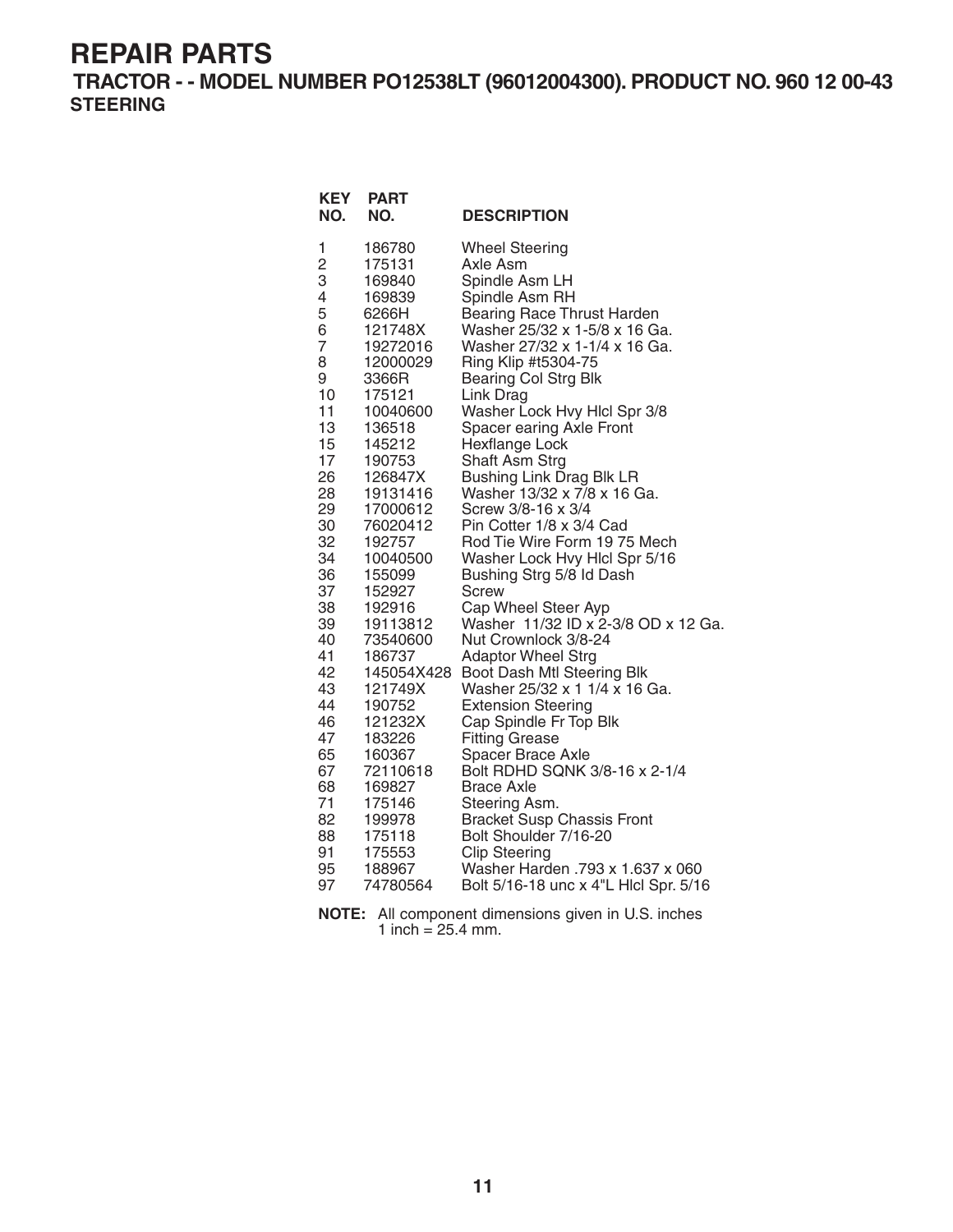33 123487X Clamp Hose 37 401137 Line Fuel 20" 38 181654 Plug Drain Oil

40 124028X Bushing Snap Nyl Blk Fuel Line<br>44 17670412 Screw Thdrol 1/4-20 x 3/4

Screw Thdrol  $1/4$ -20 x 3/4

**TRACTOR - - MODEL NUMBER PO12538LT (96012004300). PRODUCT NO. 960 12 00-43 ENGINE**

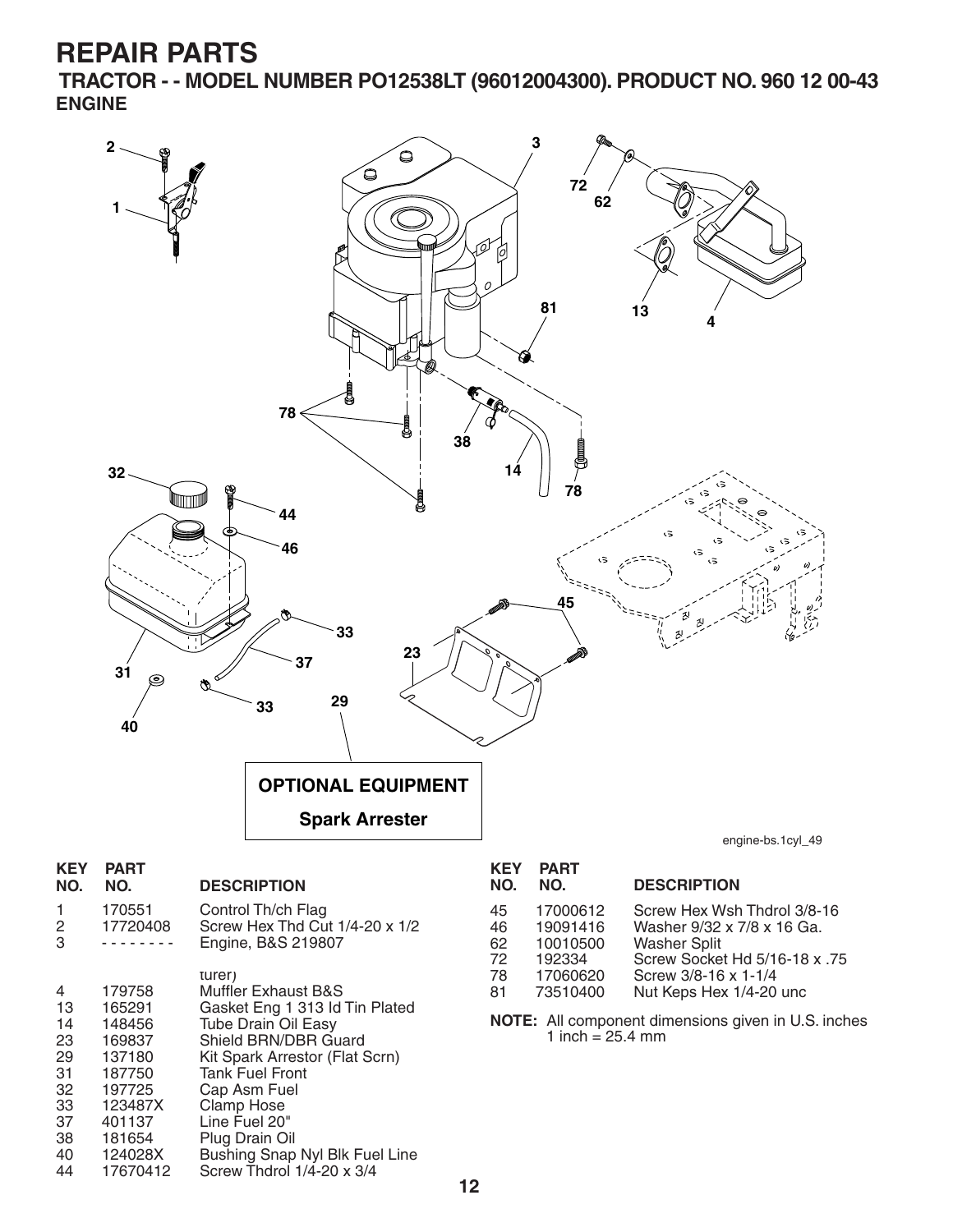**TRACTOR - - MODEL NUMBER PO12538LT (96012004300). PRODUCT NO. 960 12 00-43 SEAT**



| <b>KEY</b><br>NO. | PART<br>NO. | <b>DESCRIPTION</b>                 |
|-------------------|-------------|------------------------------------|
| 1                 | 401042      | Seat                               |
| 2                 | 140551      | <b>Bracket Seat Pivot</b>          |
| 3                 | 71110616    | Bolt Hex 3/8 - 16 x 1              |
| $\overline{4}$    | 19131610    | Washer 13/32 x 1 x 10 Ga.          |
| 5                 | 145006      | Clip Push-In Hinged                |
| 6                 | 73800600    | Nut Lock Hex w/Ins 3/8 - 16        |
| 7                 | 124181X     | Spring Seat Cprsn 2 250 Blk Zi     |
| 8                 | 17000616    | Screw 3/8-16 x 1.5                 |
| 9                 | 19131614    | Washer 13/32 x 1 x 14 Ga.          |
| 10                | 195530      | Pan Asm. Seat                      |
| $12 \,$           | 174648      | <b>Bracket Pnt Mounting Switch</b> |
| 13                | 121248X     | <b>Bushing Snap Blk Nyl</b>        |

#### **KEY PART**

| IVJ.           | IVU.     | <b>DESUNIF HUN</b>                 |
|----------------|----------|------------------------------------|
| 14             | 72050412 | Bolt Rdhd Sht Nk 1/4 - 20 x 1 -1/2 |
| 15             | 134300   | Spacer Split .28 x .96             |
| 16             | 121250X  | Spring Cprsn                       |
| 17             | 123976X  | Nut Lock 1/4 Lge Flg               |
| 21             | 171852   | Bolt Shoulder 5/16-18 unc-2A       |
| 22.            | 73800500 | Nut Lock Hex w/Ins 5/16 - 18       |
| 23.            | 71110814 | <b>Bolt Hex</b>                    |
| 24             | 19171912 | Washer 17/32 x 1-3/16 x 12 Ga.     |
| 25.            | 127018X  | Bolt Shoulder 5/16-18 x .62        |
| 26             | 10040800 | Washer Lock Hvy Hicl Spr 1/2       |
| $\blacksquare$ |          |                                    |

**NO. NO. DESCRIPTION**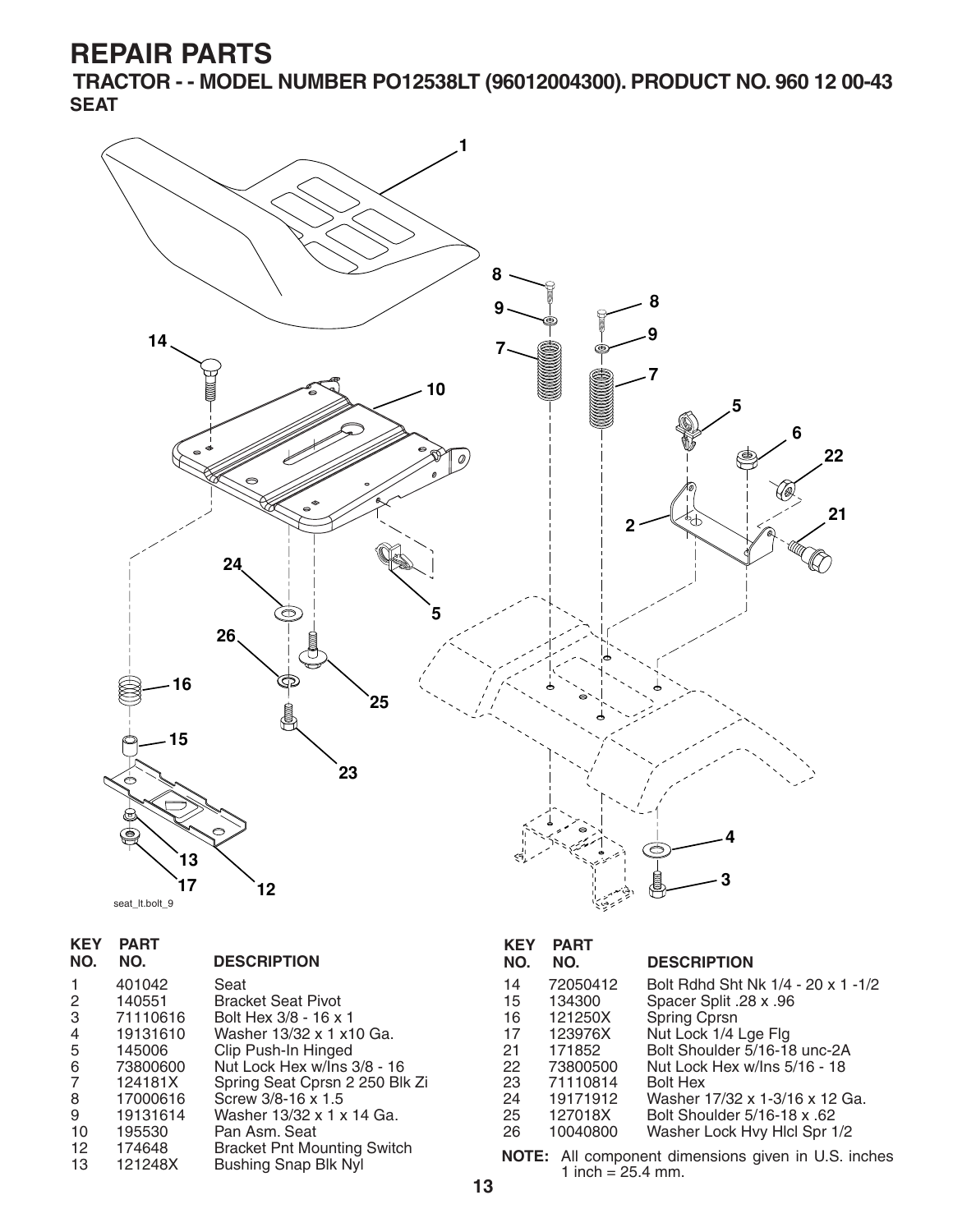**TRACTOR - - MODEL NUMBER PO12538LT (96012004300). PRODUCT NO. 960 12 00-43 MOWER DECK**

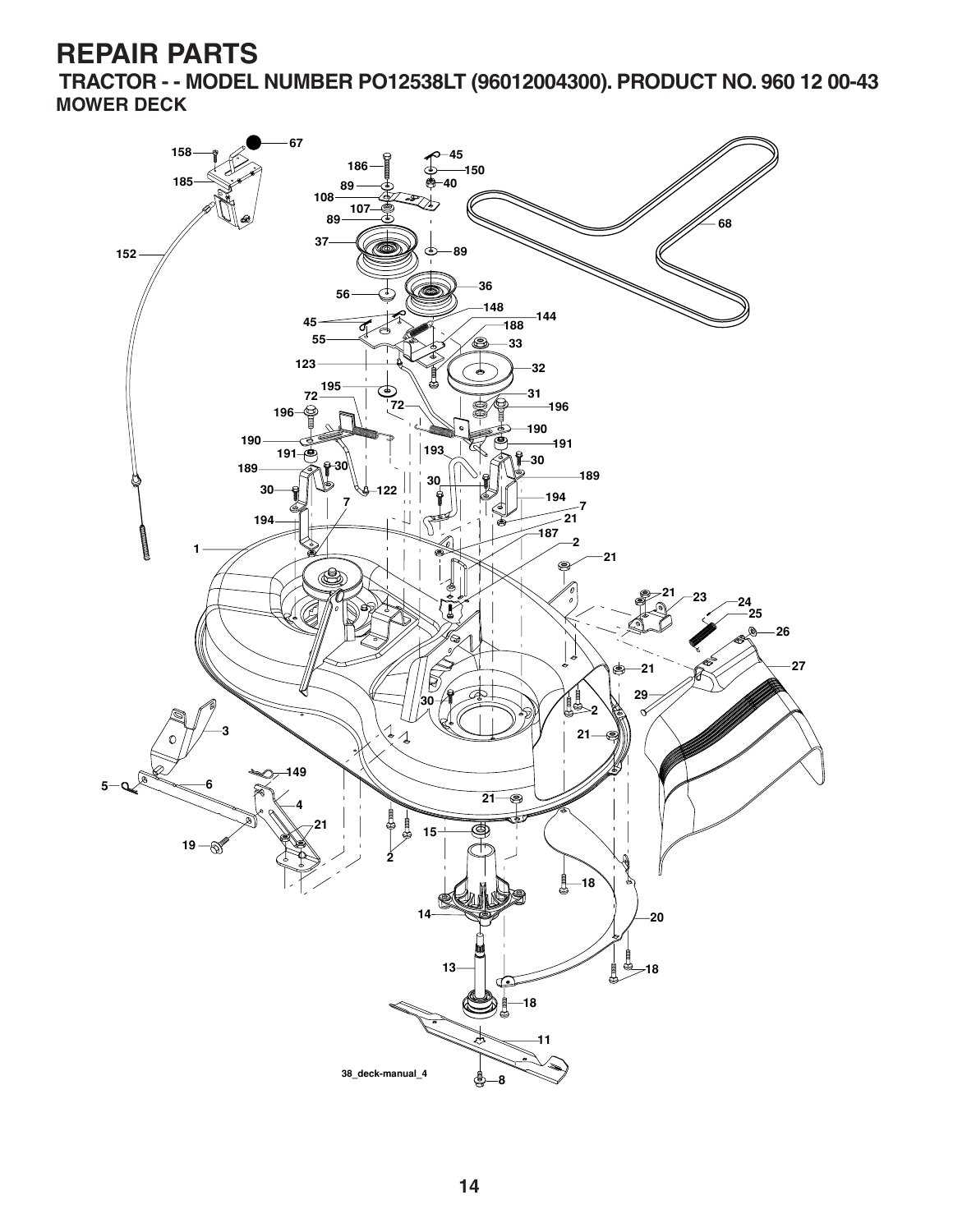72 193216 Spring Brake Return

**TRACTOR - - MODEL NUMBER PO12538LT (96012004300). PRODUCT NO. 960 12 00-43 MOWER DECK**

| <b>KEY</b><br>NO. | <b>PART</b><br>NO. | <b>DESCRIPTION</b>              | <b>KEY</b><br>NO. | <b>PART</b><br>NO. | <b>DESCRIPTION</b>                                  |
|-------------------|--------------------|---------------------------------|-------------------|--------------------|-----------------------------------------------------|
| 1                 | 192556             | <b>Mower Housing Assembly</b>   | 89                | 19131311           | Washer 13/32 x 13/16 x 11 Ga.                       |
| $\overline{c}$    | 140506             | Bolt Carriage 5/16-18 x 3/4     | 107               | 133502             | <b>Spacer Retainer</b>                              |
| 3                 | 138017             | Bracket Asm Fr. Sway Bar        | 108               | 133503             | Stiffener, Idler Arm                                |
| 4                 | 192568             | Bracket Deck Sway Bar 38"/42"   | 122               | 192575             | Rod, Brake LH                                       |
| 5                 | 4939M              | <b>Retainer Spring</b>          | 123               | 192576             | Rod, Brake RH                                       |
| 6                 | 178024             | <b>Bar Sway Deck</b>            | 144               | 193414             | Keeper Belt Idler Tension                           |
| 8                 | 193003             | Bolt 3/8-24 x 1.25 Gr. 8        | 148               | 169022             | Spring Return Idler                                 |
| 7                 | 73800500           | Nut Lock Hx W/INS 5/16-18 UNC   | 149               | 165898             | <b>Retainer Spring Yellow</b>                       |
| 11                | 193957             | <b>Blade Mower</b>              | 150               | 19091210           | Washer 9/32 x 3/4 x 10 Ga.                          |
| 13                | 192872             | Shaft Assembly, Mandrel, Vented | 152               | 193235             | Clutch Cable 38"/46"                                |
| 14                | 187281             | Housing, Mandrel, Vented        | 158               | 17720408           | Screw Hex Thd Cut $1/4-20 \times 1/2$               |
| 15                | 110485X            | Bearing, Ball, Mandrel          | 185               | 188234             | Head Asm Cable Clutch                               |
| 18                | 72140505           | Bolt Rdhd Sqnk 5/16-18 x 5/8    | 186               | 17490644           | <b>Screw Hex Wsh Thdrol</b>                         |
| 19                | 132827             | Bolt, Shoulder                  |                   |                    | $3/8 - 16 \times 2 - 3/4$                           |
| 20                | 400095             | <b>Baffle Vortex Front</b>      | 187               | 193412             | Keeper Belt                                         |
| 21                | 73680500           | <b>Nut</b>                      | 188               | 165891             | <b>Bolt Carriage Idler</b>                          |
| 23                | 192557             | Bracket, Mower Deflector        | 189               | 192559             | Stand, Brake                                        |
| 24                | 105304X            | Cap, Sleeve                     | 190               | 192560             | Arm, Brake                                          |
| 25                | 197026             | Spring, Torsion, Deflector      | 191               | 192561             | Spacer, Brake                                       |
| 26                | 110452X            | Nut, Push                       | 192               | 193782             | Bolt/Washer Asm 5/16-18                             |
| 27                |                    | 192572X428 Shield, Deflector    | 193               | 193413             | Keeper Belt Rh Mandrel                              |
| 29                | 131491             | Rod, Hinge                      | 194               | 194105             | <b>Guard Brake</b>                                  |
| 30                | 173984             | Screw Thdrol.                   | 195               | 19133210           | Washer                                              |
| 31                | 187690             | Washer, Spacer                  | 196               | 193782             | Screw Bolt/Washer Asm 5/16-18                       |
| 32                | 153532             | Pulley, Mandrel                 | $\sim$            | 192558             | Brake Assembly (Includes Stand,                     |
| 33                | 400234             | Nut, Toplock                    |                   |                    | Arm and Guard Components)                           |
| 36                | 131494             | Pulley, Idler, Flat             | $ -$              | 192870             | Mandrel Assembly (Includes Hous-                    |
| 37                | 193198             | Pulley Idler Flat               |                   |                    | ing, Shaft and Shaft Hardware Only                  |
| 40                | 73680600           | Nut, Crownlock 3/8-16 unc       |                   |                    | - Pulley Not Included)                              |
| 45                | 4497H              | Retainer                        | $ -$              | 193646             | Replacement Mower, Complete                         |
| 55                | 133840             | <b>Idler Arm Assembly</b>       |                   |                    |                                                     |
| 56                | 165723             | Spacer, Retainer                |                   |                    |                                                     |
| 67                | 106932X            | Knob                            |                   |                    | NOTE: All component dimensions given in U.S. inches |
| 68                | 193214             | V-Belt                          |                   | 1 inch = $25.4$ mm |                                                     |